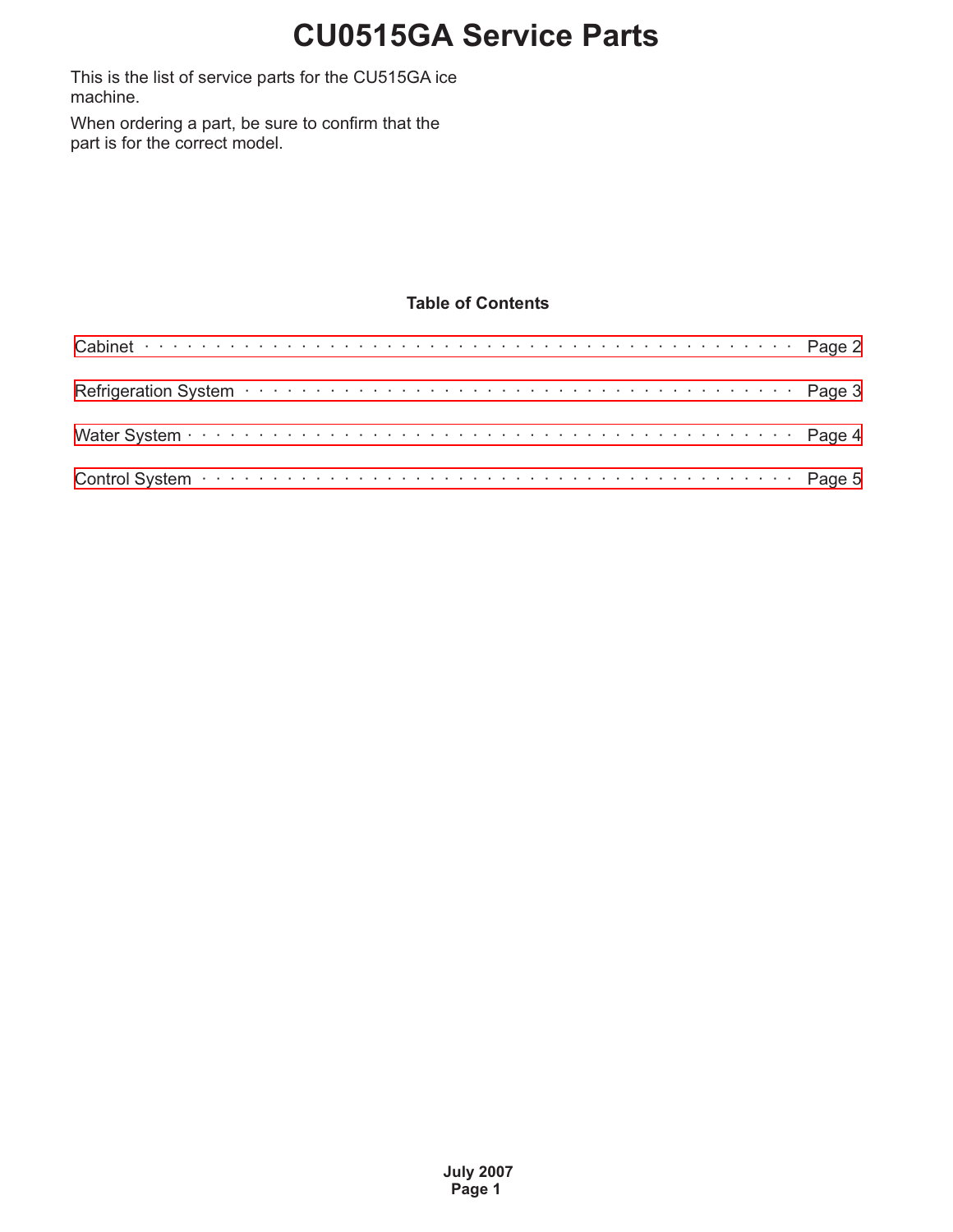<span id="page-1-0"></span>**Cabinet**



| <b>Part</b>   |                              | 17                                                            | F781467-00 | Insulated Top Panel            |
|---------------|------------------------------|---------------------------------------------------------------|------------|--------------------------------|
| <b>Number</b> | <b>Description</b>           | 19                                                            | F650806-00 | <b>Thumb Screw</b>             |
| F702458-00    | Unit Base                    | 20                                                            | F660776-00 | <b>Front Liner</b>             |
|               |                              | 21                                                            | F721970-00 | <b>Front Plate</b>             |
| F660778-00    | <b>Curtain Bracket Right</b> | 22                                                            | F660830-01 | <b>Corner Protection Left</b>  |
| F660778-01    | <b>Curtain Bracket Left</b>  | 23                                                            | F660830-00 | <b>Corner Protection Right</b> |
| F660775-00    | <b>Curtain Bracket Upper</b> | 24                                                            | F702402-00 | Bracket, Front                 |
| F650806-05    | <b>Thumb Screw</b>           | 25                                                            | F722249-00 | Panel, Front                   |
|               |                              | 26                                                            | F650850-00 | Logo, Scotsman                 |
| F660741-00    | <b>Plastic Plug</b>          | 27                                                            | F660829-00 | <b>Front Switch Plastic</b>    |
| F460047-00    | Spring                       |                                                               |            |                                |
| F732017-00    | <b>Bulb Holder</b>           | 28                                                            | F660804-00 | Air Filter Seat                |
| F660816-00    | <b>Shock Absorber</b>        | 29                                                            | F660817-00 | Slide, Air Filter              |
| F742033-00    | <b>Evaporator Cover</b>      | 30                                                            | F660805-00 | <b>Air Filter</b>              |
| F722248-00    | Panel, Left Side             | 31                                                            | F660814-00 | <b>Bin Door</b>                |
| F722247-00    | Panel, Right Side            | 32                                                            | F660286-00 | <b>Bushing</b>                 |
| F702457-00    | Panel, Rear                  | 33                                                            | F650670-05 | Legs, kit of 4                 |
| F702462-00    | <b>Bracket</b>               |                                                               |            |                                |
|               |                              | F782101-02R Insulated Storage Bin<br>F784457-07R Curtain assy |            | Protection                     |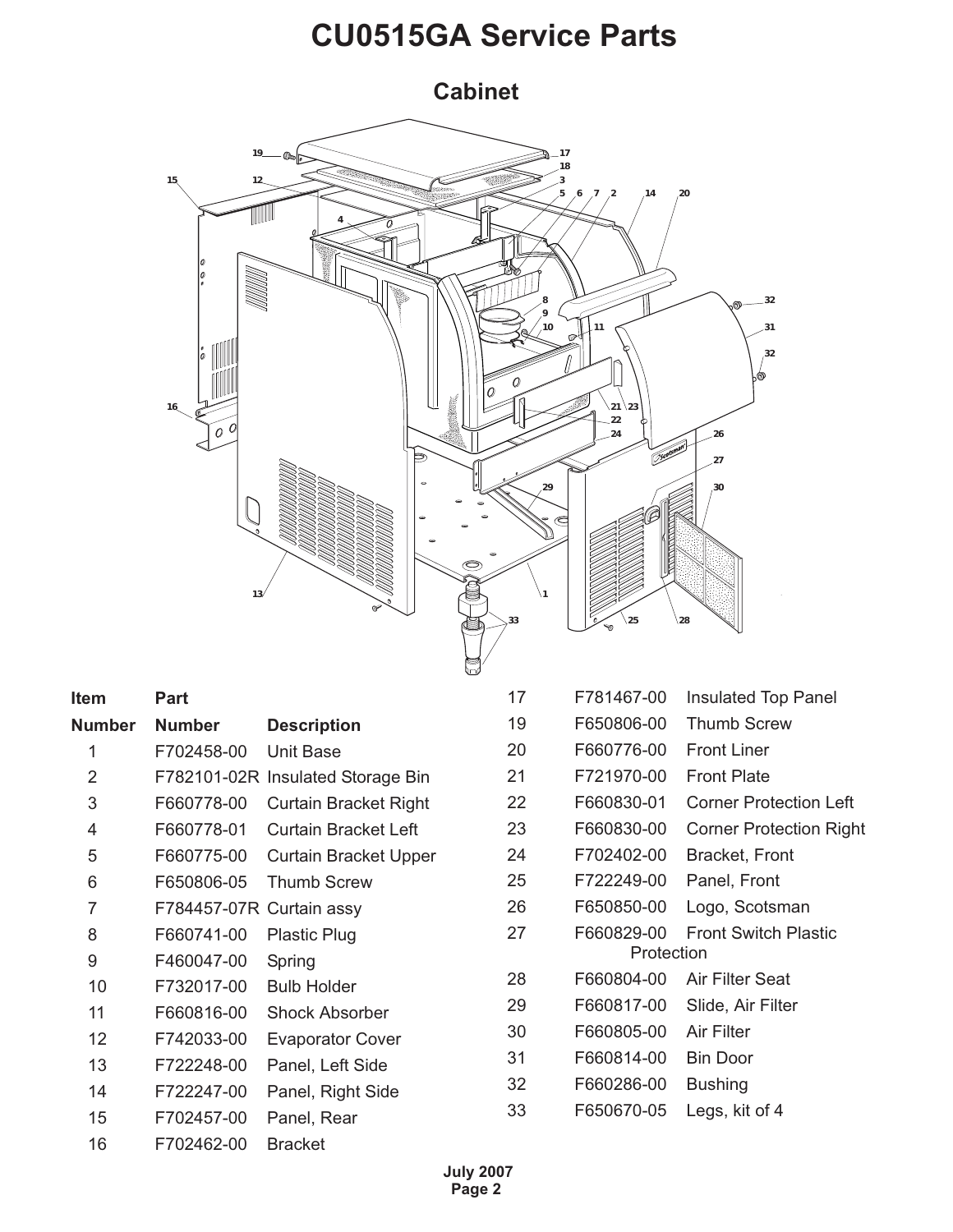#### <span id="page-2-0"></span>**Refrigeration System**



| <b>Item</b>    | <b>Part</b>   |                                                           | 9                 | F620420-00                        | Condenser                |
|----------------|---------------|-----------------------------------------------------------|-------------------|-----------------------------------|--------------------------|
| <b>Number</b>  | <b>Number</b> | <b>Description</b>                                        | 11                | F630003-05                        | Filter                   |
|                | F670105-01    | Compressor, Embraco. Includes                             | $12 \overline{ }$ | F630137-00                        | <b>Mechanical Filter</b> |
|                |               | starting components. Embraco use began with SN            | 13                | F620306-27                        | Hot Gas Valve Body       |
|                |               | 11111330010259 and replaces the prior Cubigel compressor. | 13a               | F620306-51                        | Coil                     |
| $\overline{2}$ | F620167-56    | <b>Start Capacitor for Cubigel</b>                        | 14                | F784615-01                        | Evaporator assy          |
|                | 12-3070-01    | Start capacitor for Embraco                               | 15                | F784632-01                        | Suction Line assy,       |
| 3              | F060712-00    | Relay and overload kit for Cubigel                        |                   | includes cap tube and accumulator |                          |
|                | 12-3071-01    | Overload for Embraco                                      | 22                | F650475-02                        | Metal Clip               |
| 4              | 12-3069-01    | <b>Relay for Embraco</b>                                  | 23                | F741114-00R Bulb Holder           |                          |
| 5              | F650109-00    | Valve Body                                                |                   |                                   |                          |
| 6              | F670012-00    | Valve Core                                                |                   |                                   |                          |
|                | F650106-00    | Cap                                                       |                   |                                   |                          |

- 8 F620419-03 Fan Motor
- 8a F620419-32 Fan Blade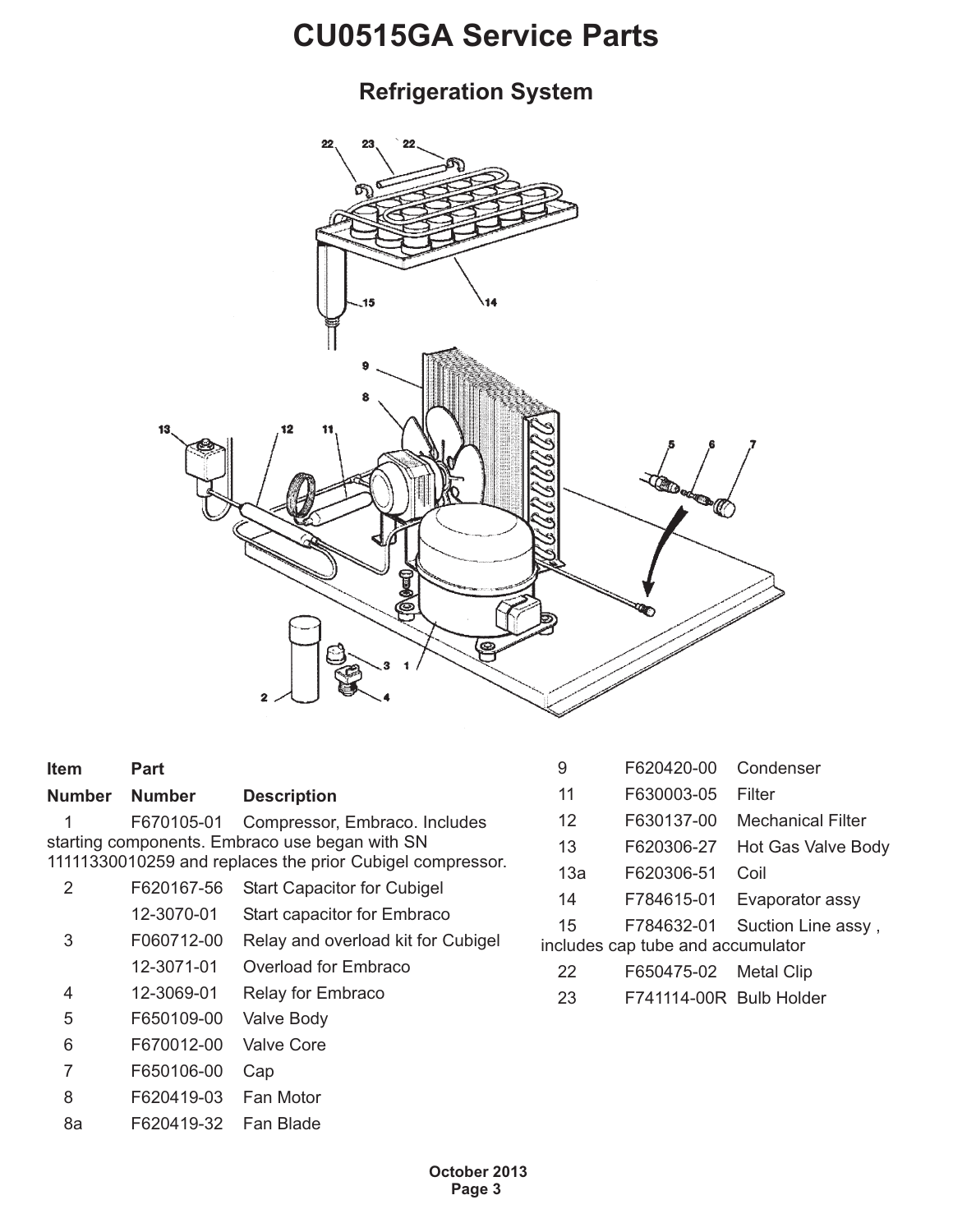#### <span id="page-3-0"></span>**Water System**



| Item   | Part          |                                    |
|--------|---------------|------------------------------------|
| Number | <b>Number</b> | <b>Description</b>                 |
| 1      | A32405-001    | Water Inlet Valve                  |
| 1a     | F640022-06    | <b>Flow Control</b>                |
| 2      | F281900-04    | Tube, per meter                    |
| 3      |               | F793172-00R Water Inlet Elbow assy |
| 4      | F640041-31    | O Ring                             |
| 5      | F724417-00    | <b>Metal Bracket</b>               |
| 6      | A32588-020    | Water Pump                         |
| 7      | F610150-04    | Tube                               |
| 8      | F793129-09    | Spray System assy                  |
| 9      | F660520-07    | Plastic Plug                       |
| 10     | F660520-06    | <b>Plastic Plug</b>                |
| 11     | F060529-01    | <b>Spray Cover Kit</b>             |
| 12     | F660224-00    | Tee Tube                           |
| 13     | F660535-00    | <b>Plastic Nut</b>                 |
| 14     | F610148-10    | Tube                               |

| 15       | F610204-00 Tube         |                                  |
|----------|-------------------------|----------------------------------|
| 16       | F660219-02 Bin Drain    |                                  |
| 17       | F640134-00 O Ring       |                                  |
| 18       | F660211-01 Drain Filter |                                  |
| 19       | F660777-00              | <b>Spray System Seat</b>         |
| 20       | F640041-32 O Ring       |                                  |
| $\Omega$ |                         | not available. Ean for numn, con |

21 not available Fan for pump - contact Scotsman Technical Service for assistance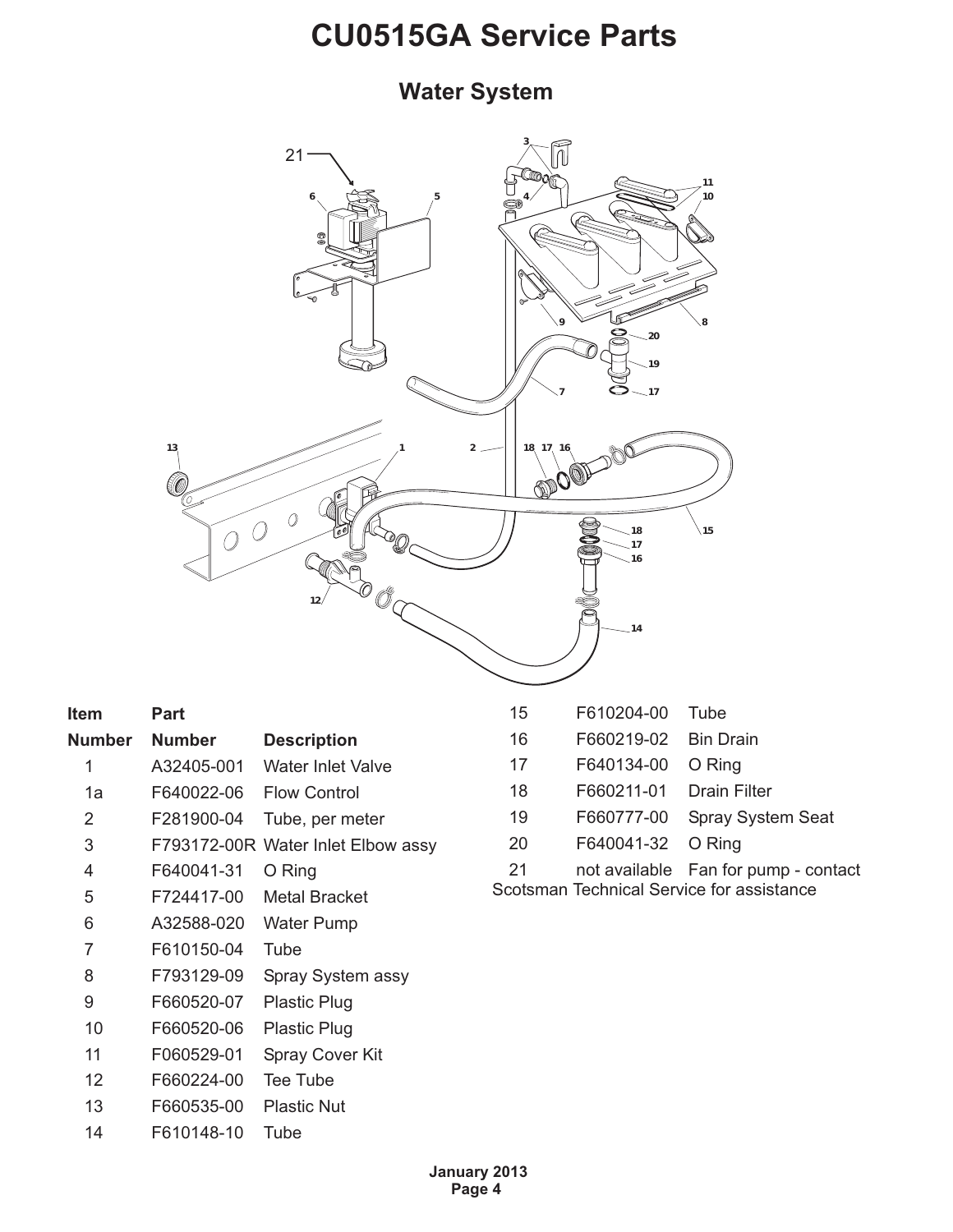#### <span id="page-4-0"></span>**Control System**



| <b>Item</b>    | Part          |                                                    |
|----------------|---------------|----------------------------------------------------|
| <b>Number</b>  | <b>Number</b> | <b>Description</b>                                 |
| 1              | F620487-01    | Warning Light - Reset Button                       |
| $\overline{2}$ | F620487-00    | <b>Master Lighted Switch</b>                       |
| 3              | F620442-01    | Switch                                             |
| 4              | F630114-01    | <b>Terminal Board</b>                              |
| 5              | F630005-00    | <b>Bin Thermostat</b>                              |
| 6              | F620264-11    | Evap. Thermostat - does not include knob           |
| 7              | F702464-00    | Cover                                              |
| 8              | F702463 00    | Metal Control box                                  |
| 9              | F060711-32    | PC Board - Cleaning reminder. Kit includes item 10 |
| 10             | F620404-11    | Condenser Sensor, black plug                       |
|                | F620519-00    | Condenser sensor, white plug use began 2012.       |
|                |               |                                                    |